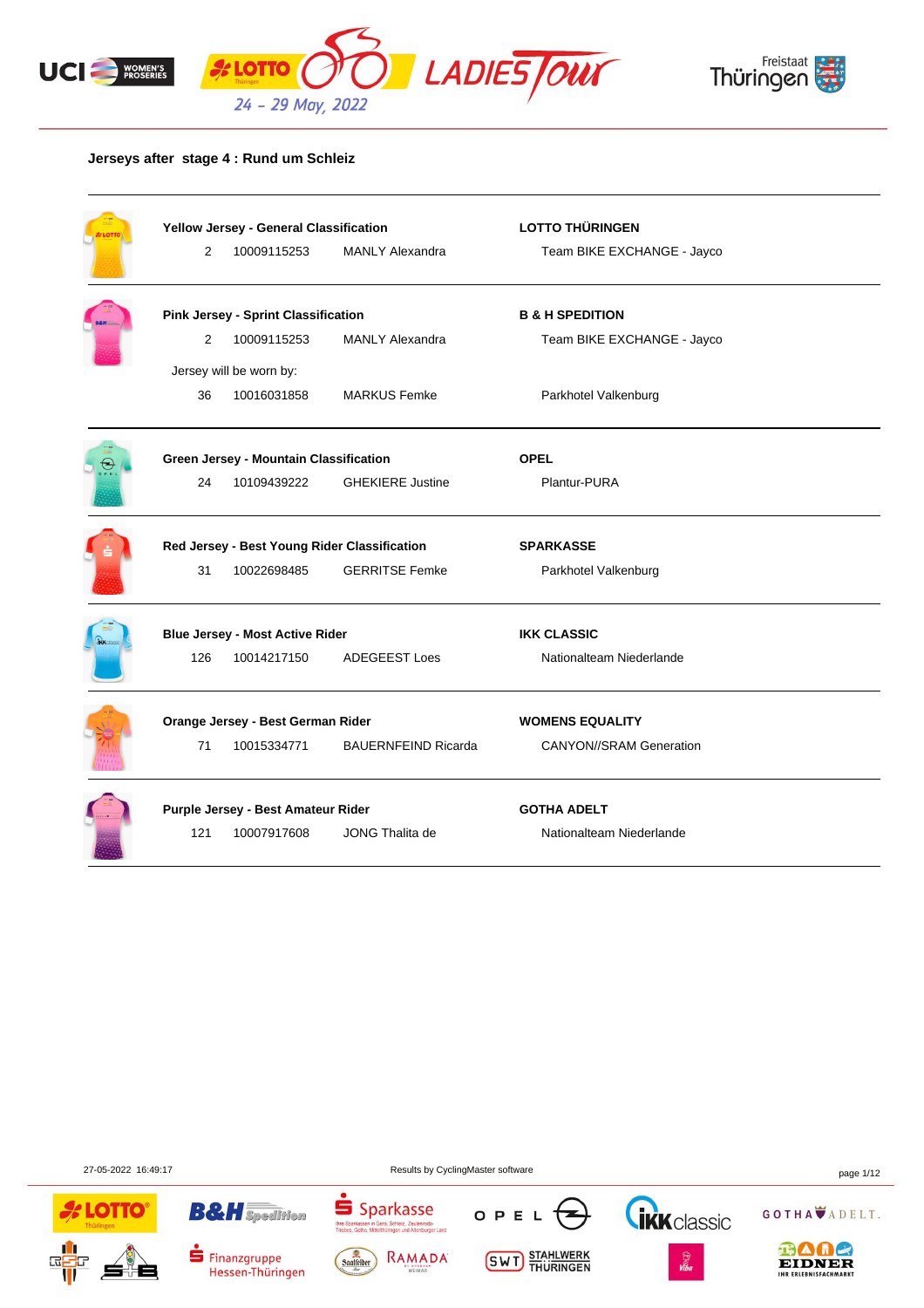





#### **Result Stage 4 : Rund um Schleiz**

*Distance: 127.0 km Average speed of the winner: 36.125 km/h Number of starters: 90 Riders abandoning the race: 3*

| Pos      | Nr           | UCI ID                     | Surname, Name                                        | Team                             | Cat | Time               | Gap   | <b>Bonus</b> |
|----------|--------------|----------------------------|------------------------------------------------------|----------------------------------|-----|--------------------|-------|--------------|
| 1        | 2            | 10009115253                | <b>MANLY Alexandra</b>                               | Team BIKE EXCHANGE - Jayco       |     | 3:30:56            |       | 10"          |
| 2        | 71           | 10015334771                | <b>BAUERNFEIND Ricarda</b>                           | <b>CANYON//SRAM Generation</b>   |     | 3:30:56            |       | 6"           |
| 3        | 14           | 10009639962                | LACH Marta                                           | CERATIZIT - WNT Pro Cycling Team |     | 3:30:56            |       | 4"           |
| 4        | 31           | 10022698485                | <b>GERRITSE Femke</b>                                | Parkhotel Valkenburg             |     | 3:30:56            |       |              |
| 5        | 21           | 10003293940                | <b>CANT Sanne</b>                                    | Plantur-PURA                     |     | 3:30:56            |       |              |
| 6        | 34           | 10022772146                | <b>BREDEWOLD Mischa</b>                              | Parkhotel Valkenburg             |     | 3:30:56            |       |              |
| 7        | 65           | 10009817895                | <b>RICHIOUD Greta</b>                                | Arkea Pro Cycling Team           |     | 3:30:56            |       |              |
| 8        | 101          | 10030159607                | ZANARDI Silvia                                       | <b>BePink</b>                    |     | 3:30:56            |       |              |
| 9        | 24           | 10109439222                | <b>GHEKIERE Justine</b>                              | Plantur-PURA                     |     | 3:30:56            |       |              |
| 10       | 13           | 10007278822                | <b>CONFALONIERI Maria Giulia</b>                     | CERATIZIT - WNT Pro Cycling Team |     | 3:30:56            |       |              |
| 11       | 42           | 10010199330                | <b>HOLDEN Elizabeth</b>                              | Le Col - Wahoo                   |     | 3:30:56            |       |              |
| 12       | 83           | 10014963848                | <b>MARTURANO Greta</b>                               | Top Girls Fassa Bortolo          |     | 3:30:56            |       |              |
| 13       | 62           | 10088433466                | <b>BIRIUKOVA Yulija</b>                              | Arkea Pro Cycling Team           |     | 3:30:58            | 0:02  |              |
| 14       | 91           | 10087839746                | <b>FRAIN Nicole</b>                                  | Roxsolt Liv Sram                 |     | 3:31:00            | 0:04  |              |
| 15       | 36           | 10016031858                | <b>MARKUS Femke</b>                                  | Parkhotel Valkenburg             |     | 3:31:01            | 0:05  |              |
| 16       | 4            | 10008672689                | FIDANZA Arianna                                      | Team BIKE EXCHANGE - Jayco       |     | 3:31:01            | 0:05  |              |
| 17       | 44           | 10086486796                | <b>TOWERS Alice</b>                                  | Le Col - Wahoo                   |     | 3:31:01            | 0:05  |              |
| 18       | 26           | 10016491596                | VELDE Julie van de                                   | Plantur-PURA                     |     | 3:31:01            | 0:05  |              |
| 19       | 63           | 10011033732                | <b>MORICHON Anaïs</b>                                | Arkea Pro Cycling Team           |     | 3:31:01            | 0:05  |              |
| 20       | 143          | 10004603137                | <b>KASPER Romy</b>                                   | Nationalteam Deutschland         |     | 3:31:10            | 0:14  |              |
| 21       | 126          | 10014217150                | ADEGEEST Loes                                        | Nationalteam Niederlande         |     | 3:31:19            | 0:23  |              |
| 22       | 113          | 10062630153                | <b>GEURTS Mijntje</b>                                | Lotto Soudal Ladies              |     | 3:31:24            | 0:28  |              |
| 23       | $\mathbf{1}$ | 10011138311                | ROSEMAN-GANNON Ruby                                  | Team BIKE EXCHANGE - Jayco       |     | 3:31:34            | 0:38  |              |
| 24       | 15           | 10016000536                | TEUTENBERG Lea Lin                                   | CERATIZIT - WNT Pro Cycling Team |     | 3:31:43            | 0:47  |              |
| 25       | 125          | 10059824126                | <b>EMPEL Fem van</b>                                 | Nationalteam Niederlande         |     | 3:31:47            | 0:51  |              |
| 26       | 132          | 10064983920                | <b>GOOSSENS Marthe</b>                               | Nationalteam Belgien             |     | 3:32:22            | 1:26  |              |
| 27       | 23           | 10008082912                | <b>WORST Annemarie</b>                               | Plantur-PURA                     |     | 3:32:51            | 1:55  |              |
| 28       | 35           | 10015510381                | HAAFTEN Kirstie van                                  | Parkhotel Valkenburg             |     | 3:33:06            | 2:10  |              |
| 29       | 73           | 10009859325                | ESPINOLA SALINAS Agua Marina CANYON//SRAM Generation |                                  |     | 3:33:12            | 2:16  |              |
| 30       | 146          | 10054429714                | RIEDMANN Linda                                       | Nationalteam Deutschland         |     | 3:33:15            | 2:19  |              |
| 31       | 121          | 10007917608                | JONG Thalita de                                      | Nationalteam Niederlande         | Α   | 3:33:44            | 2:48  |              |
| 32       | 154          | 10036382660                | <b>KRAHL Judith</b>                                  | <b>Team Stuttgart</b>            | Α   | 3:33:44            | 2:48  |              |
| 33       | 52           | 10010171543                | GASKJENN Ingvild                                     | Team Coop-Hitec Products         |     | 3:35:13            | 4:17  |              |
| 34       | 3            | 10007808682                | <b>BAKER Georgia</b>                                 | Team BIKE EXCHANGE - Jayco       |     | 3:35:13            | 4:17  |              |
| 35       | 11           | 10004602935                | <b>BRENNAUER Lisa</b>                                | CERATIZIT - WNT Pro Cycling Team |     | 3:36:07            | 5:11  |              |
| 36       | 46           | 10123257476                | AGT Eva van                                          | Le Col - Wahoo                   |     | 3:36:07            | 5:11  |              |
| 37       | 93           | 10112270713                | FIELD Matilda                                        | Roxsolt Liv Sram                 |     | 3:36:07            | 5:11  |              |
| 38       | 92           | 10014838051                | <b>BARROW Justine</b>                                | Roxsolt Liv Sram                 |     | 3:38:16            | 7:20  |              |
| 39       | 114          | 10064951483                | <b>GIELKENS Esmée</b>                                | Lotto Soudal Ladies              |     | 3:38:16            | 7:20  |              |
| 40       | 66           | 10066772861                | <b>FOUQUENET Amandine</b>                            | Arkea Pro Cycling Team           |     | 3:38:20            | 7:24  |              |
| 41       | 41           | 10009750096                | <b>CHRISTIAN Anna</b>                                | Le Col - Wahoo                   |     | 3:39:02            | 8:06  |              |
| 42       | 84           | 10014963040                | SILVESTRI Debora                                     | Top Girls Fassa Bortolo          |     | 3:40:25            | 9:29  |              |
| 43       | 64           | 10014322739                | <b>COSTON Morgane</b>                                | Arkea Pro Cycling Team           |     | 3:40:48            | 9:52  |              |
| 44       | 112          | 10009861951                | <b>DOCX Mieke</b>                                    | Lotto Soudal Ladies              |     | 3:41:01            | 10:05 |              |
| 45       | 54           | 10020423332                | JØRGENSEN Tiril                                      | <b>Team Coop-Hitec Products</b>  |     | 3:44:33            | 13:37 |              |
| 46       | 116          | 10010200845                | <b>WATERREUS Kylie</b>                               | Lotto Soudal Ladies              |     | 3:44:33            | 13:37 |              |
| 47       | 124          | 10023376071                | WETERING Carola van de                               | Nationalteam Niederlande         |     | 3:44:35            | 13:39 |              |
| 48       | 86           | 10067801061                | PALAZZI Alice                                        | Top Girls Fassa Bortolo          |     | 3:45:52            | 14:56 |              |
| 49       | 85           | 10030291666                | MONTICOLO Iris                                       | Top Girls Fassa Bortolo          |     | 3:45:52            | 14:56 |              |
| 50       | 81           | 10029808282                | <b>BARIANI Giorgia</b>                               | Top Girls Fassa Bortolo          |     | 3:45:52            | 14:56 |              |
|          |              |                            | <b>STERN Friederike</b>                              | Nationalteam Deutschland         |     |                    | 14:56 |              |
| 51<br>52 | 144<br>12    | 10036432776<br>10010169220 | <b>BRAUßE Franziska</b>                              | CERATIZIT - WNT Pro Cycling Team |     | 3:45:52<br>3:45:52 | 14:56 |              |
| 53       | 155          | 10055683135                | <b>LANTZSCH Selma</b>                                |                                  |     |                    | 14:56 |              |
| 54       | 105          |                            |                                                      | Team Stuttgart<br><b>BePink</b>  | Α   | 3:45:52            |       |              |
| 55       |              | 10028734212<br>10076897338 | <b>VITILLO Matilde</b><br>NZAYISENGA Valentine       | <b>CANYON//SRAM Generation</b>   |     | 3:45:52            | 14:56 |              |
|          | 74           |                            |                                                      |                                  |     | 3:45:52            | 14:56 |              |
| 56       | 133          | 10083955504                | VAN EYNDE Fien                                       | Nationalteam Belgien             |     | 3:45:52            | 14:56 |              |

27-05-2022 16:49:17 Results by CyclingMaster software page 2/12





**B&H** Spedition



 $S<sub>parkasse</sub>$ 

.<br>1 Gera, Schleiz, Zeulenroda-<br>ittelthüringen und Altenburger Land

**Thre Spa**<br>Triphae

**SWT** STAHLWERK

OPEL





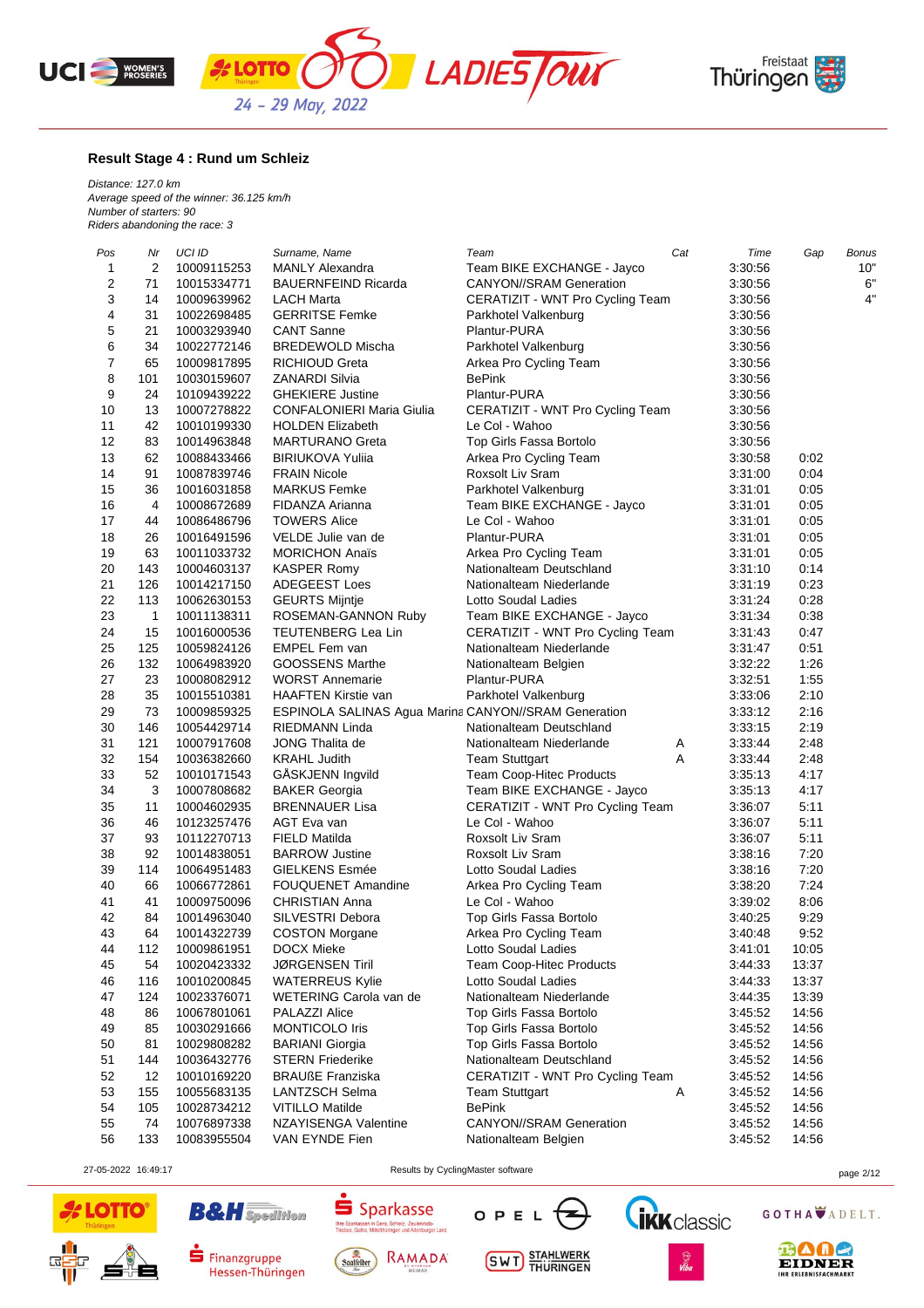





| Pos | Nr  | <b>UCI ID</b> | Surname, Name            | Team                             | Cat | Time    | Gap        | Bonus |
|-----|-----|---------------|--------------------------|----------------------------------|-----|---------|------------|-------|
| 57  | 33  | 10022814279   | ROOIJEN Anne van         | Parkhotel Valkenburg             |     | 3:45:52 | 14:56      |       |
| 58  | 5   | 10078996780   | <b>CAMPBELL Teniel</b>   | Team BIKE EXCHANGE - Jayco       |     | 3:45:52 | 14:56      |       |
| 59  | 153 | 10036347496   | <b>KASTENHUBER Sarah</b> | <b>Team Stuttgart</b>            | Α   | 3:53:58 | 23:02      |       |
| 60  | 53  | 10092910321   | <b>IVERSEN Ane</b>       | Team Coop-Hitec Products         |     | 3:54:04 | 23:08      |       |
| 61  | 32  | 10023144483   | <b>NOOIJEN Lieke</b>     | Parkhotel Valkenburg             |     | 3:54:04 | 23:08      |       |
| 62  | 163 | 10048561416   | <b>SCHOPPE Olivia</b>    | MAXX-SOLAR LINDIG Women Racin A  |     | 3:54:04 | 23:08      |       |
| 63  | 141 | 10036547863   | <b>BUCH Hannah</b>       | Nationalteam Deutschland         |     | 3:54:04 | 23:08      |       |
| 64  | 106 | 10015335377   | HÁJKOVÁ Markéta          | <b>BePink</b>                    |     | 3:54:04 | 23:08      |       |
| 65  | 151 | 10036352247   | <b>DOPJANS Hanna</b>     | <b>Team Stuttgart</b>            | Α   | 3:54:04 | 23:08      |       |
| 66  | 142 | 10054101227   | <b>JÄHRIG Fabienne</b>   | Nationalteam Deutschland         | A   | 3:54:04 | 23:08      |       |
| 67  | 16  | 10036382559   | <b>SEIDEL Clea</b>       | CERATIZIT - WNT Pro Cycling Team |     | 3:54:04 | 23:08      |       |
| 68  | 156 | 10051579126   | <b>STELLING Victoria</b> | <b>Team Stuttgart</b>            | Α   | 3:54:04 | 23:08      |       |
| 69  | 145 | 10036438537   | <b>REIGNER Lena</b>      | Nationalteam Deutschland         |     | 3:54:04 | 23:08      |       |
| 70  | 103 | 10029945904   | <b>BRUFANI Letizia</b>   | <b>BePink</b>                    |     | 3:54:04 | 23:08      |       |
| 71  | 131 | 10009777681   | <b>DELBAERE</b> Fien     | Nationalteam Belgien             |     | 3:54:04 | 23:08      |       |
| 72  | 162 | 10005316590   | <b>VENTKER Lydia</b>     | MAXX-SOLAR LINDIG Women Racin A  |     | 3:54:04 | 23:08      |       |
| 73  | 43  | 10058506340   | <b>KING Eluned</b>       | Le Col - Wahoo                   |     | 3:54:04 | 23:08      |       |
| 74  | 75  | 10078069422   | <b>SHARPE Llori</b>      | <b>CANYON//SRAM Generation</b>   |     | 3:54:04 | 23:08      |       |
| 75  | 104 | 10030483848   | <b>CRESTANELLO Lara</b>  | <b>BePink</b>                    |     | 3:54:04 | 23:08      |       |
| 76  | 82  | 10029383102   | MICHIELETTO Vanessa      | Top Girls Fassa Bortolo          |     | 3:54:04 | 23:08      |       |
| 77  | 166 | 10099254525   | <b>STARK Michelle</b>    | MAXX-SOLAR LINDIG Women Racin A  |     | 3:54:04 | 23:08      |       |
| 78  | 134 | 10009126266   | <b>VERDONSCHOT Laura</b> | Nationalteam Belgien             | Α   | 3:54:04 | 23:08      |       |
| 79  | 45  | 10014189262   | <b>VERHULST Gladys</b>   | Le Col - Wahoo                   |     | 3:54:04 | 23:08      |       |
| 80  | 123 | 10023161560   | <b>HENGEVELD Daniek</b>  | Nationalteam Niederlande         |     | 3:54:04 | 23:08      |       |
| 81  | 152 | 10075497710   | PÖHL Kerstin             | <b>Team Stuttgart</b>            | A   | 3:54:04 | 23:08      |       |
| 82  | 161 | 10092556168   | <b>FOX Katharina</b>     | MAXX-SOLAR LINDIG Women Racin A  |     | 3:54:04 | 23:08      |       |
| 83  | 135 | 10059925873   | <b>MEERTENS Lone</b>     | Nationalteam Belgien             |     | 3:54:04 | 23:08      |       |
| 84  | 56  | 10010790121   | <b>RIFFEL Christa</b>    | <b>Team Coop-Hitec Products</b>  |     | 3:54:04 | 23:08      |       |
| 85  | 136 | 10023335857   | <b>KNAVEN Senne</b>      | Nationalteam Belgien             |     | 3:54:04 | 23:08      |       |
| 86  | 164 | 10086772241   | <b>HILD Amelie</b>       | MAXX-SOLAR LINDIG Women Racin A  |     | 3:54:04 | 23:08      |       |
| 87  | 165 | 10015539986   | <b>SCHULZ Tina</b>       | MAXX-SOLAR LINDIG Women Racin A  |     | 3:54:04 | 23:08      |       |
|     | 22  | 10009857305   | <b>ALVARADO Ceylin</b>   | Plantur-PURA                     |     |         | <b>DNF</b> |       |
|     | 102 | 10067575638   | <b>TEOLIS Jade</b>       | <b>BePink</b>                    |     |         | <b>DNF</b> |       |
|     | 115 | 10065040807   | <b>VERVLOET Sterre</b>   | <b>Lotto Soudal Ladies</b>       |     |         | <b>DNF</b> |       |
|     | 25  | 10009081204   | SÜßEMILCH Laura          | Plantur-PURA                     |     |         | <b>DNS</b> |       |
|     | 122 | 10091217366   | <b>OUDEMAN Maud</b>      | Nationalteam Niederlande         |     |         | <b>DNS</b> |       |

27-05-2022 16:49:17 Results by CyclingMaster software page 3/12

**OTTO** 

 $\overline{5}$ 

Sparkasse









GOTHA ADELT.





**B&H** Spedition



**SWT** STAHLWERK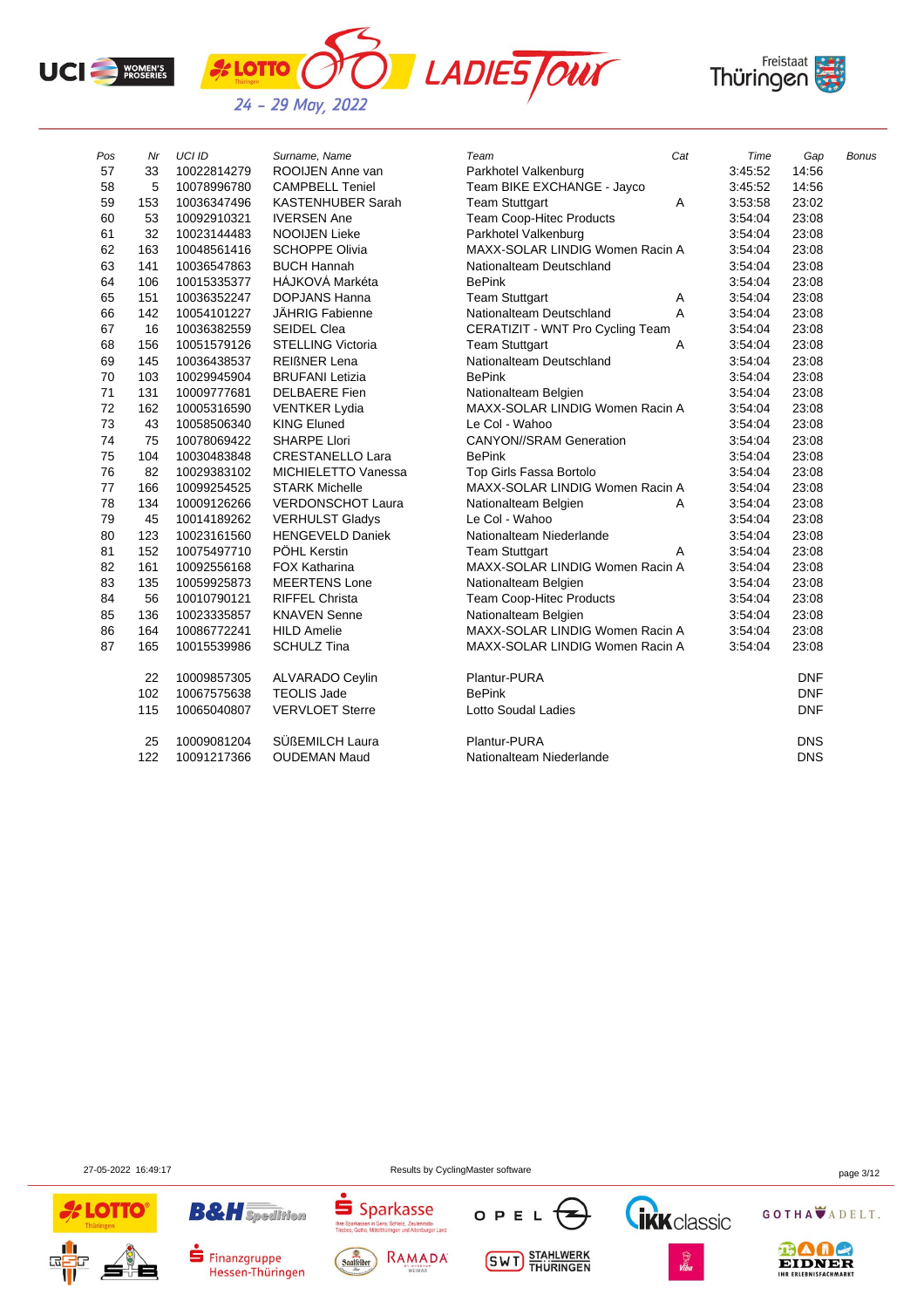





## **Individual Classification by Time after Stage 4 : Rund um Schleiz**

*'s* **LOTTO** 

| Pos                     | Nr  | UCI ID      | Surname, Name                                        | Team                             | Cat | Time     | Gap   | <b>Bonus</b> |
|-------------------------|-----|-------------|------------------------------------------------------|----------------------------------|-----|----------|-------|--------------|
| 1                       | 2   | 10009115253 | <b>MANLY Alexandra</b>                               | Team BIKE EXCHANGE - Jayco       |     | 12:11:39 |       | 10"          |
| $\overline{\mathbf{c}}$ | 14  | 10009639962 | LACH Marta                                           | CERATIZIT - WNT Pro Cycling Team |     | 12:12:07 | 0:28  | 4"           |
| 3                       | 31  | 10022698485 | <b>GERRITSE Femke</b>                                | Parkhotel Valkenburg             |     | 12:12:12 | 0:33  | 2"           |
| 4                       | 13  | 10007278822 | CONFALONIERI Maria Giulia                            | CERATIZIT - WNT Pro Cycling Team |     | 12:12:13 | 0:34  | 1"           |
| 5                       | 101 | 10030159607 | ZANARDI Silvia                                       | <b>BePink</b>                    |     | 12:12:15 | 0:36  | 1"           |
| 6                       | 71  | 10015334771 | <b>BAUERNFEIND Ricarda</b>                           | <b>CANYON//SRAM Generation</b>   |     | 12:12:16 | 0:37  | 6"           |
| $\overline{7}$          | 21  | 10003293940 | <b>CANT Sanne</b>                                    | Plantur-PURA                     |     | 12:12:19 | 0:40  | 3"           |
| 8                       | 42  | 10010199330 | <b>HOLDEN Elizabeth</b>                              | Le Col - Wahoo                   |     | 12:12:20 | 0:41  |              |
| 9                       | 36  | 10016031858 | <b>MARKUS Femke</b>                                  | Parkhotel Valkenburg             |     | 12:12:22 | 0:43  | 5"           |
| 10                      | 34  | 10022772146 | <b>BREDEWOLD Mischa</b>                              | Parkhotel Valkenburg             |     | 12:12:22 |       |              |
| 11                      | 83  | 10014963848 | <b>MARTURANO Greta</b>                               | Top Girls Fassa Bortolo          |     | 12:12:22 |       |              |
| 12                      | 91  | 10087839746 | <b>FRAIN Nicole</b>                                  | Roxsolt Liv Sram                 |     | 12:12:26 | 0:47  |              |
|                         |     |             | <b>GHEKIERE Justine</b>                              | Plantur-PURA                     |     |          |       |              |
| 13                      | 24  | 10109439222 |                                                      |                                  |     | 12:12:29 | 0:50  |              |
| 14                      | 4   | 10008672689 | FIDANZA Arianna                                      | Team BIKE EXCHANGE - Jayco       |     | 12:12:34 | 0:55  |              |
| 15                      | 44  | 10086486796 | <b>TOWERS Alice</b>                                  | Le Col - Wahoo                   |     | 12:12:34 |       |              |
| 16                      | 63  | 10011033732 | <b>MORICHON Anaïs</b>                                | Arkea Pro Cycling Team           |     | 12:12:34 |       |              |
| 17                      | 126 | 10014217150 | <b>ADEGEEST Loes</b>                                 | Nationalteam Niederlande         |     | 12:12:45 | 1:06  |              |
| 18                      | 65  | 10009817895 | RICHIOUD Greta                                       | Arkea Pro Cycling Team           |     | 12:12:49 | 1:10  |              |
| 19                      | 26  | 10016491596 | VELDE Julie van de                                   | Plantur-PURA                     |     | 12:12:50 | 1:11  |              |
| 20                      | 143 | 10004603137 | <b>KASPER Romy</b>                                   | Nationalteam Deutschland         |     | 12:12:51 | 1:12  |              |
| 21                      | 1   | 10011138311 | ROSEMAN-GANNON Ruby                                  | Team BIKE EXCHANGE - Jayco       |     | 12:13:07 | 1:28  |              |
| 22                      | 62  | 10088433466 | <b>BIRIUKOVA Yulija</b>                              | Arkea Pro Cycling Team           |     | 12:13:12 | 1:33  |              |
| 23                      | 125 | 10059824126 | <b>EMPEL Fem van</b>                                 | Nationalteam Niederlande         |     | 12:13:13 | 1:34  |              |
| 24                      | 113 | 10062630153 | <b>GEURTS Mijntje</b>                                | Lotto Soudal Ladies              |     | 12:13:36 | 1:57  |              |
| 25                      | 132 | 10064983920 | <b>GOOSSENS Marthe</b>                               | Nationalteam Belgien             |     | 12:14:07 | 2:28  |              |
| 26                      | 146 | 10054429714 | <b>RIEDMANN Linda</b>                                | Nationalteam Deutschland         |     | 12:14:54 | 3:15  |              |
| 27                      | 35  | 10015510381 | <b>HAAFTEN Kirstie van</b>                           | Parkhotel Valkenburg             |     | 12:15:25 | 3:46  |              |
| 28                      | 52  | 10010171543 | GÅSKJENN Ingvild                                     | <b>Team Coop-Hitec Products</b>  |     | 12:16:50 | 5:11  |              |
| 29                      | 46  | 10123257476 | AGT Eva van                                          | Le Col - Wahoo                   |     | 12:17:40 | 6:01  |              |
| 30                      | 154 | 10036382660 | <b>KRAHL Judith</b>                                  | <b>Team Stuttgart</b>            | Α   | 12:18:33 | 6:54  |              |
| 31                      | 15  | 10016000536 | TEUTENBERG Lea Lin                                   | CERATIZIT - WNT Pro Cycling Team |     | 12:18:48 | 7:09  |              |
| 32                      | 121 | 10007917608 | <b>JONG Thalita de</b>                               | Nationalteam Niederlande         | Α   | 12:19:38 | 7:59  |              |
| 33                      | 66  | 10066772861 | <b>FOUQUENET Amandine</b>                            | Arkea Pro Cycling Team           |     | 12:20:41 | 9:02  |              |
| 34                      | 92  | 10014838051 | <b>BARROW Justine</b>                                | Roxsolt Liv Sram                 |     | 12:20:50 | 9:11  |              |
| 35                      | 3   | 10007808682 | <b>BAKER Georgia</b>                                 | Team BIKE EXCHANGE - Jayco       |     | 12:21:50 | 10:11 |              |
| 36                      | 84  | 10014963040 | SILVESTRI Debora                                     | Top Girls Fassa Bortolo          |     | 12:22:06 | 10:27 |              |
|                         |     |             |                                                      |                                  |     |          |       |              |
| 37                      | 11  | 10004602935 | <b>BRENNAUER Lisa</b>                                | CERATIZIT - WNT Pro Cycling Team |     | 12:22:24 | 10:45 |              |
| 38                      | 64  | 10014322739 | <b>COSTON Morgane</b>                                | Arkea Pro Cycling Team           |     | 12:23:02 | 11:23 |              |
| 39                      | 41  | 10009750096 | <b>CHRISTIAN Anna</b>                                | Le Col - Wahoo                   |     | 12:24:41 | 13:02 |              |
| 40                      | 73  | 10009859325 | ESPINOLA SALINAS Agua Marina CANYON//SRAM Generation |                                  |     | 12:24:58 | 13:19 |              |
| 41                      | 23  | 10008082912 | <b>WORST Annemarie</b>                               | Plantur-PURA                     |     | 12:26:02 | 14:23 |              |
| 42                      | 114 | 10064951483 | <b>GIELKENS Esmée</b>                                | Lotto Soudal Ladies              |     | 12:26:53 | 15:14 |              |
| 43                      | 112 | 10009861951 | <b>DOCX Mieke</b>                                    | Lotto Soudal Ladies              |     | 12:27:00 | 15:21 |              |
| 44                      | 105 | 10028734212 | <b>VITILLO Matilde</b>                               | <b>BePink</b>                    |     | 12:32:27 | 20:48 |              |
| 45                      | 81  | 10029808282 | <b>BARIANI</b> Giorgia                               | Top Girls Fassa Bortolo          |     | 12:32:40 | 21:01 |              |
| 46                      | 33  | 10022814279 | ROOIJEN Anne van                                     | Parkhotel Valkenburg             |     | 12:34:29 | 22:50 |              |
| 47                      | 133 | 10083955504 | VAN EYNDE Fien                                       | Nationalteam Belgien             |     | 12:34:53 | 23:14 |              |
| 48                      | 54  | 10020423332 | <b>JØRGENSEN Tiril</b>                               | <b>Team Coop-Hitec Products</b>  |     | 12:36:24 | 24:45 |              |
| 49                      | 86  | 10067801061 | PALAZZI Alice                                        | Top Girls Fassa Bortolo          |     | 12:36:36 | 24:57 |              |
| 50                      | 45  | 10014189262 | <b>VERHULST Gladys</b>                               | Le Col - Wahoo                   |     | 12:37:15 | 25:36 |              |
| 51                      | 161 | 10092556168 | <b>FOX Katharina</b>                                 | MAXX-SOLAR LINDIG Women Racii A  |     | 12:38:40 | 27:01 |              |
| 52                      | 124 | 10023376071 | WETERING Carola van de                               | Nationalteam Niederlande         |     | 12:38:46 | 27:07 |              |
| 53                      | 5   | 10078996780 | <b>CAMPBELL Teniel</b>                               | Team BIKE EXCHANGE - Jayco       |     | 12:39:07 | 27:28 |              |
| 54                      | 106 | 10015335377 | HAJKOVA Markéta                                      | <b>BePink</b>                    |     | 12:40:00 | 28:21 |              |
| 55                      | 116 | 10010200845 | <b>WATERREUS Kylie</b>                               | Lotto Soudal Ladies              |     | 12:40:20 | 28:41 |              |
| 56                      | 93  | 10112270713 | FIELD Matilda                                        | Roxsolt Liv Sram                 |     | 12:42:57 | 31:18 |              |
| 57                      | 12  | 10010169220 | <b>BRAUßE Franziska</b>                              | CERATIZIT - WNT Pro Cycling Team |     | 12:44:44 | 33:05 |              |
| 58                      | 32  | 10023144483 | NOOIJEN Lieke                                        | Parkhotel Valkenburg             |     | 12:45:13 | 33:34 |              |
|                         | 43  |             | <b>KING Eluned</b>                                   | Le Col - Wahoo                   |     |          |       |              |
| 59                      |     | 10058506340 |                                                      |                                  |     | 12:45:13 |       |              |
| 60                      | 144 | 10036432776 | <b>STERN Friederike</b>                              | Nationalteam Deutschland         |     | 12:45:59 | 34:20 |              |

27-05-2022 16:49:17 Results by CyclingMaster software page 4/12





**B&H** Spedition



 $S<sub>parkasse</sub>$ 

Thre Sp







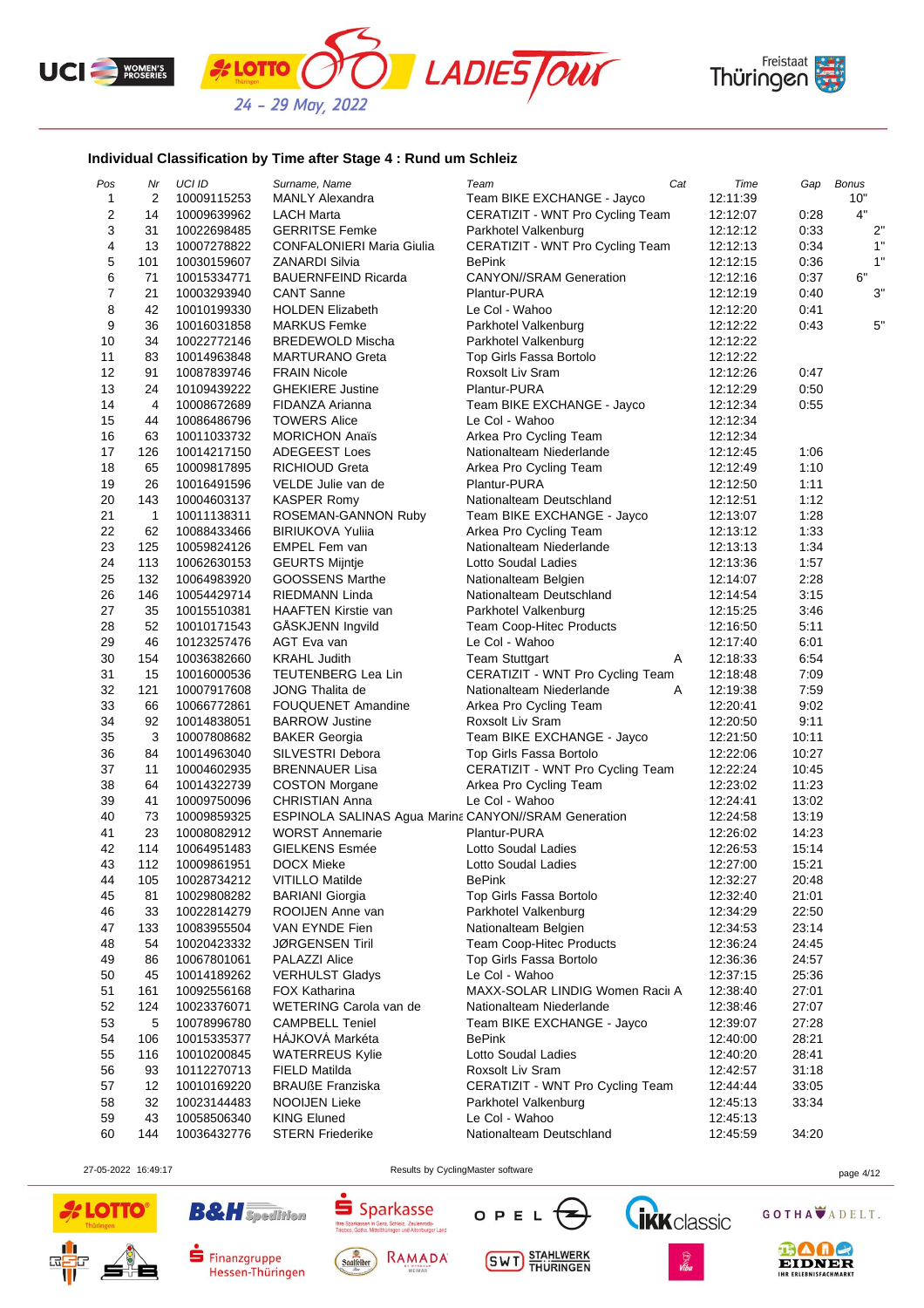



| Pos | Nr  | <b>UCI ID</b> | Surname, Name              | Team                             | Cat | Time     | Gap     | <b>Bonus</b> |
|-----|-----|---------------|----------------------------|----------------------------------|-----|----------|---------|--------------|
| 61  | 85  | 10030291666   | <b>MONTICOLO Iris</b>      | Top Girls Fassa Bortolo          |     | 12:46:40 | 35:01   |              |
| 62  | 135 | 10059925873   | <b>MEERTENS Lone</b>       | Nationalteam Belgien             |     | 12:47:14 | 35:35   |              |
| 63  | 163 | 10048561416   | <b>SCHOPPE Olivia</b>      | MAXX-SOLAR LINDIG Women Racir A  |     | 12:49:25 | 37:46   |              |
| 64  | 103 | 10029945904   | <b>BRUFANI</b> Letizia     | <b>BePink</b>                    |     | 12:51:49 | 40:10   |              |
| 65  | 151 | 10036352247   | <b>DOPJANS Hanna</b>       | <b>Team Stuttgart</b>            | A   | 12:52:05 | 40:26   |              |
| 66  | 155 | 10055683135   | <b>LANTZSCH Selma</b>      | <b>Team Stuttgart</b>            | A   | 12:52:49 | 41:10   |              |
| 67  | 141 | 10036547863   | <b>BUCH Hannah</b>         | Nationalteam Deutschland         |     | 12:54:16 | 42:37   |              |
| 68  | 134 | 10009126266   | <b>VERDONSCHOT Laura</b>   | Nationalteam Belgien             | A   | 12:54:52 | 43:13   |              |
| 69  | 162 | 10005316590   | <b>VENTKER Lydia</b>       | MAXX-SOLAR LINDIG Women Racir A  |     | 12:55:01 | 43:22   |              |
| 70  | 123 | 10023161560   | <b>HENGEVELD Daniek</b>    | Nationalteam Niederlande         |     | 12:55:03 | 43:24   |              |
| 71  | 16  | 10036382559   | <b>SEIDEL Clea</b>         | CERATIZIT - WNT Pro Cycling Team |     | 13:01:02 | 49:23   |              |
| 72  | 166 | 10099254525   | <b>STARK Michelle</b>      | MAXX-SOLAR LINDIG Women Racir A  |     | 13:01:14 | 49:35   |              |
| 73  | 153 | 10036347496   | <b>KASTENHUBER Sarah</b>   | <b>Team Stuttgart</b>            | A   | 13:03:56 | 52:17   |              |
| 74  | 156 | 10051579126   | <b>STELLING Victoria</b>   | <b>Team Stuttgart</b>            | A   | 13:03:57 | 52:18   |              |
| 75  | 131 | 10009777681   | <b>DELBAERE</b> Fien       | Nationalteam Belgien             |     | 13:04:03 | 52:24   |              |
| 76  | 165 | 10015539986   | <b>SCHULZ Tina</b>         | MAXX-SOLAR LINDIG Women Racir A  |     | 13:04:03 |         |              |
| 77  | 104 | 10030483848   | <b>CRESTANELLO Lara</b>    | <b>BePink</b>                    |     | 13:04:10 | 52:31   |              |
| 78  | 145 | 10036438537   | <b>REIGNER Lena</b>        | Nationalteam Deutschland         |     | 13:04:15 | 52:36   |              |
| 79  | 53  | 10092910321   | <b>IVERSEN Ane</b>         | Team Coop-Hitec Products         |     | 13:04:34 | 52:55   |              |
| 80  | 74  | 10076897338   | NZAYISENGA Valentine       | <b>CANYON//SRAM Generation</b>   |     | 13:11:11 | 59:32   |              |
| 81  | 75  | 10078069422   | <b>SHARPE Llori</b>        | <b>CANYON//SRAM Generation</b>   |     | 13:12:45 | 1:01:06 |              |
| 82  | 152 | 10075497710   | PÖHL Kerstin               | <b>Team Stuttgart</b>            | A   | 13:15:47 | 1:04:08 |              |
| 83  | 164 | 10086772241   | <b>HILD Amelie</b>         | MAXX-SOLAR LINDIG Women Racir A  |     | 13:15:54 | 1:04:15 |              |
| 84  | 142 | 10054101227   | JÄHRIG Fabienne            | Nationalteam Deutschland         | A   | 13:19:30 | 1:07:51 |              |
| 85  | 136 | 10023335857   | <b>KNAVEN Senne</b>        | Nationalteam Belgien             |     | 13:19:30 |         |              |
| 86  | 82  | 10029383102   | <b>MICHIELETTO Vanessa</b> | Top Girls Fassa Bortolo          |     | 13:27:59 | 1:16:20 |              |
| 87  | 56  | 10010790121   | <b>RIFFEL Christa</b>      | <b>Team Coop-Hitec Products</b>  |     | 13:27:59 |         |              |

27-05-2022 16:49:17 Results by CyclingMaster software page 5/12



**B&H** Spedition  $\blacksquare$  Finanzgruppe





**SWT** STAHLWERK





GOTHA ADELT.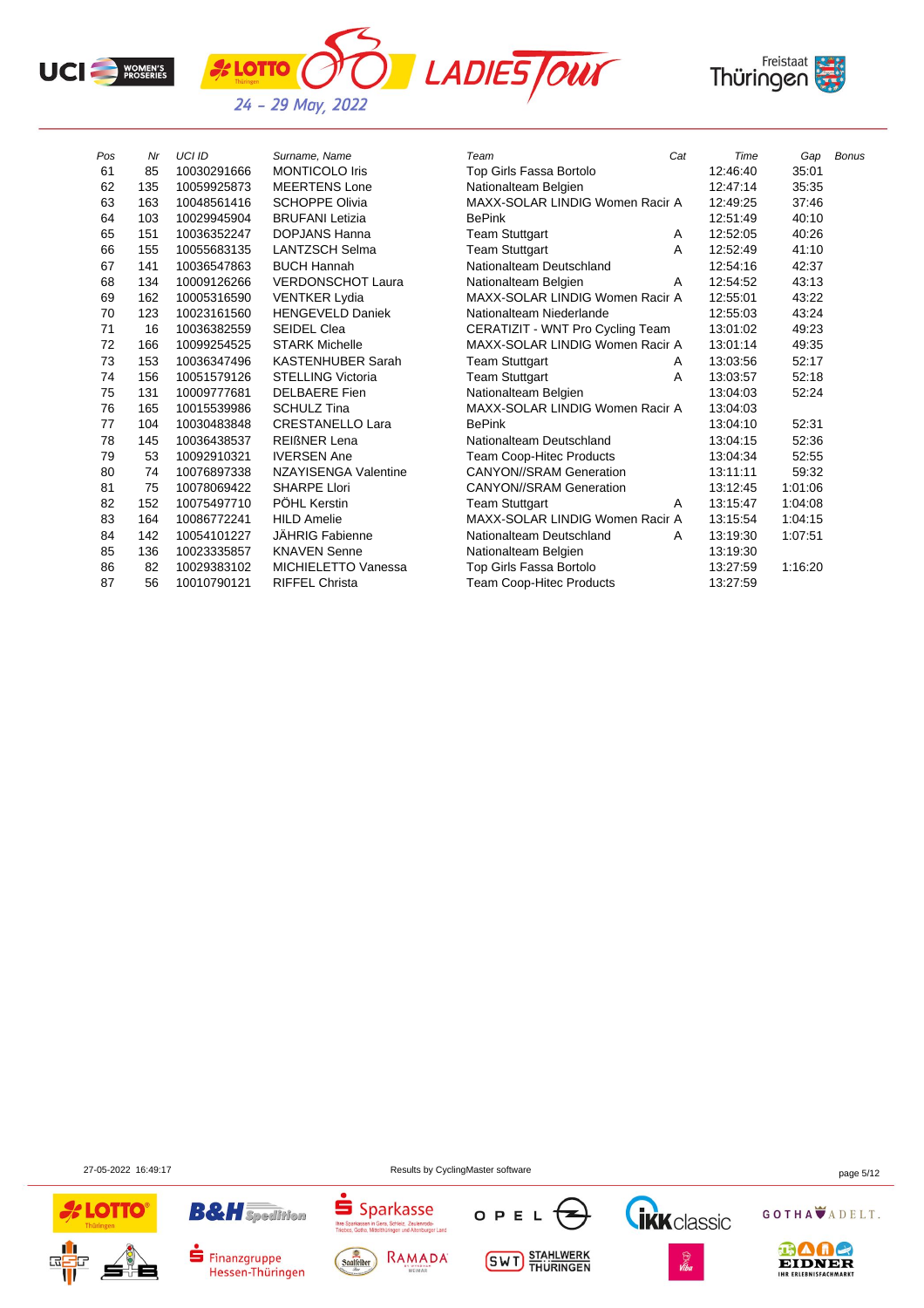





## **Young Riders Result Stage 4 : Rund um Schleiz**

| Pos            | Nr  | UCI ID      | Surname, Name              | Team                             | Time    | Gap        |
|----------------|-----|-------------|----------------------------|----------------------------------|---------|------------|
| 1              | 71  | 10015334771 | <b>BAUERNFEIND Ricarda</b> | <b>CANYON//SRAM Generation</b>   | 3:30:56 |            |
| $\overline{2}$ | 31  | 10022698485 | <b>GERRITSE Femke</b>      | Parkhotel Valkenburg             | 3:30:56 |            |
| 3              | 34  | 10022772146 | <b>BREDEWOLD Mischa</b>    | Parkhotel Valkenburg             | 3:30:56 |            |
| 4              | 101 | 10030159607 | <b>ZANARDI Silvia</b>      | <b>BePink</b>                    | 3:30:56 |            |
| 5              | 44  | 10086486796 | <b>TOWERS Alice</b>        | Le Col - Wahoo                   | 3:31:01 | 0:05       |
| 6              | 113 | 10062630153 | <b>GEURTS Mijntje</b>      | Lotto Soudal Ladies              | 3:31:24 | 0:28       |
| $\overline{7}$ | 125 | 10059824126 | <b>EMPEL Fem van</b>       | Nationalteam Niederlande         | 3:31:47 | 0:51       |
| 8              | 132 | 10064983920 | GOOSSENS Marthe            | Nationalteam Belgien             | 3:32:22 | 1:26       |
| 9              | 146 | 10054429714 | <b>RIEDMANN Linda</b>      | Nationalteam Deutschland         | 3:33:15 | 2:19       |
| 10             | 154 | 10036382660 | <b>KRAHL Judith</b>        | <b>Team Stuttgart</b>            | 3:33:44 | 2:48       |
| 11             | 114 | 10064951483 | <b>GIELKENS Esmée</b>      | Lotto Soudal Ladies              | 3:38:16 | 7:20       |
| 12             | 66  | 10066772861 | <b>FOUQUENET Amandine</b>  | Arkea Pro Cycling Team           | 3:38:20 | 7:24       |
| 13             | 54  | 10020423332 | <b>JØRGENSEN Tiril</b>     | Team Coop-Hitec Products         | 3:44:33 | 13:37      |
| 14             | 124 | 10023376071 | WETERING Carola van de     | Nationalteam Niederlande         | 3:44:35 | 13:39      |
| 15             | 86  | 10067801061 | <b>PALAZZI Alice</b>       | Top Girls Fassa Bortolo          | 3:45:52 | 14:56      |
| 16             | 85  | 10030291666 | <b>MONTICOLO Iris</b>      | Top Girls Fassa Bortolo          | 3:45:52 | 14:56      |
| 17             | 81  | 10029808282 | <b>BARIANI</b> Giorgia     | Top Girls Fassa Bortolo          | 3:45:52 | 14:56      |
| 18             | 144 | 10036432776 | <b>STERN Friederike</b>    | Nationalteam Deutschland         | 3:45:52 | 14:56      |
| 19             | 155 | 10055683135 | <b>LANTZSCH Selma</b>      | <b>Team Stuttgart</b>            | 3:45:52 | 14:56      |
| 20             | 105 | 10028734212 | <b>VITILLO Matilde</b>     | <b>BePink</b>                    | 3:45:52 | 14:56      |
| 21             | 74  | 10076897338 | NZAYISENGA Valentine       | <b>CANYON//SRAM Generation</b>   | 3:45:52 | 14:56      |
| 22             | 33  | 10022814279 | ROOIJEN Anne van           | Parkhotel Valkenburg             | 3:45:52 | 14:56      |
| 23             | 153 | 10036347496 | <b>KASTENHUBER Sarah</b>   | <b>Team Stuttgart</b>            | 3:53:58 | 23:02      |
| 24             | 32  | 10023144483 | <b>NOOIJEN Lieke</b>       | Parkhotel Valkenburg             | 3:54:04 | 23:08      |
| 25             | 163 | 10048561416 | <b>SCHOPPE Olivia</b>      | MAXX-SOLAR LINDIG Women Racing   | 3:54:04 | 23:08      |
| 26             | 141 | 10036547863 | <b>BUCH Hannah</b>         | Nationalteam Deutschland         | 3:54:04 | 23:08      |
| 27             | 106 | 10015335377 | HAJKOVÁ Markéta            | <b>BePink</b>                    | 3:54:04 | 23:08      |
| 28             | 151 | 10036352247 | <b>DOPJANS Hanna</b>       | <b>Team Stuttgart</b>            | 3.54.04 | 23:08      |
| 29             | 142 | 10054101227 | JÄHRIG Fabienne            | Nationalteam Deutschland         | 3:54:04 | 23:08      |
| 30             | 16  | 10036382559 | <b>SEIDEL Clea</b>         | CERATIZIT - WNT Pro Cycling Team | 3:54:04 | 23:08      |
| 31             | 156 | 10051579126 | STELLING Victoria          | <b>Team Stuttgart</b>            | 3:54:04 | 23:08      |
| 32             | 145 | 10036438537 | <b>REIGNER Lena</b>        | Nationalteam Deutschland         | 3:54:04 | 23:08      |
| 33             | 103 | 10029945904 | <b>BRUFANI</b> Letizia     | <b>BePink</b>                    | 3:54:04 | 23:08      |
| 34             | 43  | 10058506340 | <b>KING Eluned</b>         | Le Col - Wahoo                   | 3:54:04 | 23:08      |
| 35             | 75  | 10078069422 | <b>SHARPE Llori</b>        | <b>CANYON//SRAM Generation</b>   | 3.54.04 | 23:08      |
| 36             | 104 | 10030483848 | <b>CRESTANELLO Lara</b>    | <b>BePink</b>                    | 3:54:04 | 23:08      |
| 37             | 123 | 10023161560 | <b>HENGEVELD Daniek</b>    | Nationalteam Niederlande         | 3:54:04 | 23:08      |
| 38             | 136 | 10023335857 | <b>KNAVEN Senne</b>        | Nationalteam Belgien             | 3.54.04 | 23:08      |
|                | 102 | 10067575638 | <b>TEOLIS Jade</b>         | <b>BePink</b>                    |         | <b>DNF</b> |
|                | 115 | 10065040807 | <b>VERVLOET Sterre</b>     | Lotto Soudal Ladies              |         | <b>DNF</b> |

27-05-2022 16:49:17 Results by CyclingMaster software page 6/12





**B&H** Spedition

Finanzgruppe

Hessen-Thüringen





**SWT** STAHLWERK





⊕∆ae EIDNER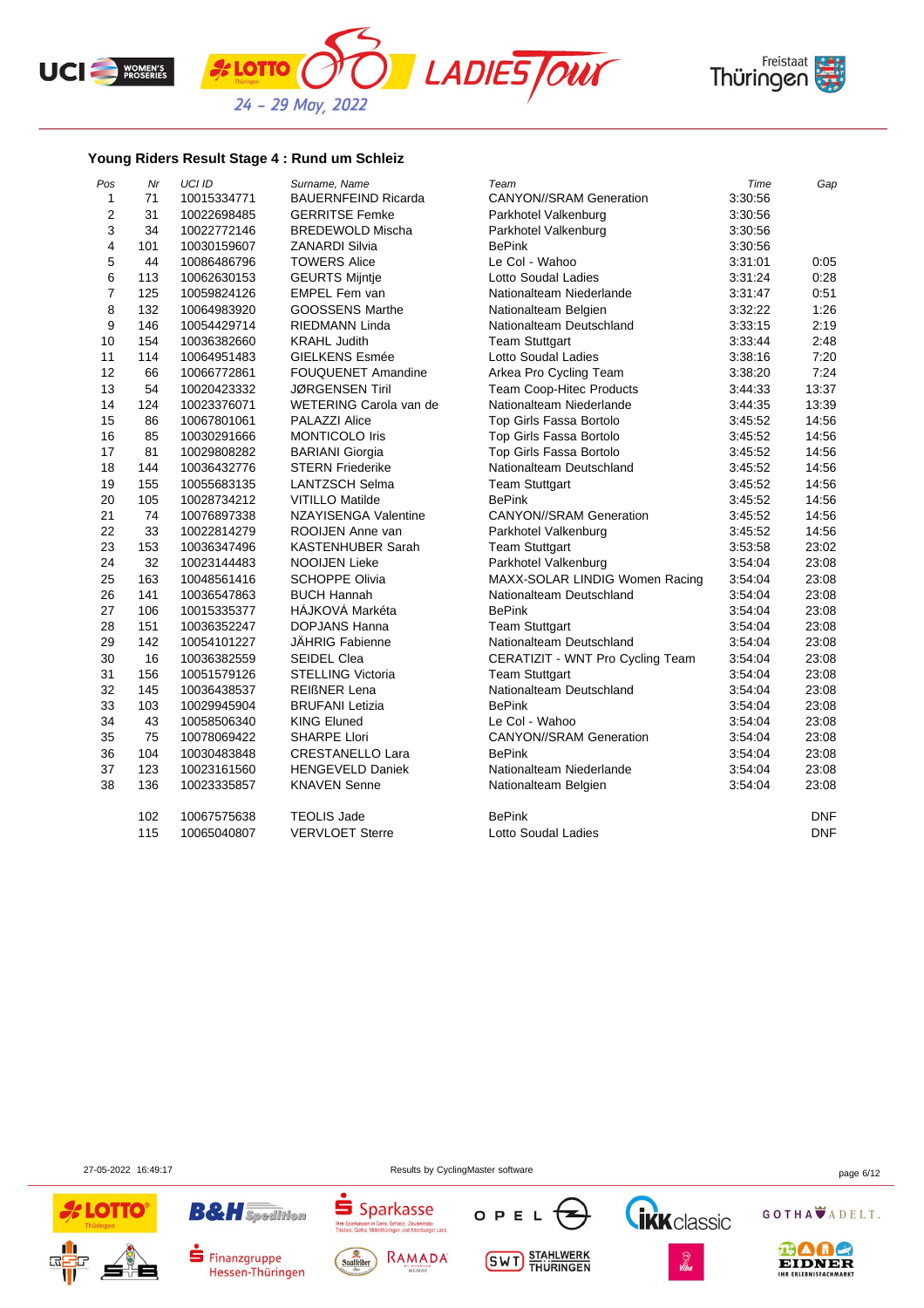





## **Young Riders Classification after Stage 4 : Rund um Schleiz**

| Pos                     | Mr  | <b>UCI ID</b> | Surname, Name               | Team                             | Time     | Gap     |
|-------------------------|-----|---------------|-----------------------------|----------------------------------|----------|---------|
| $\mathbf{1}$            | 31  | 10022698485   | <b>GERRITSE Femke</b>       | Parkhotel Valkenburg             | 12:12:12 |         |
| $\overline{\mathbf{c}}$ | 101 | 10030159607   | <b>ZANARDI Silvia</b>       | <b>BePink</b>                    | 12:12:15 | 0:03    |
| 3                       | 71  | 10015334771   | <b>BAUERNFEIND Ricarda</b>  | <b>CANYON//SRAM Generation</b>   | 12:12:16 | 0:04    |
| $\overline{4}$          | 34  | 10022772146   | <b>BREDEWOLD Mischa</b>     | Parkhotel Valkenburg             | 12:12:22 | 0:10    |
| 5                       | 44  | 10086486796   | <b>TOWERS Alice</b>         | Le Col - Wahoo                   | 12:12:34 | 0:22    |
| 6                       | 125 | 10059824126   | EMPEL Fem van               | Nationalteam Niederlande         | 12:13:13 | 1:01    |
| $\overline{7}$          | 113 | 10062630153   | <b>GEURTS Mijntje</b>       | Lotto Soudal Ladies              | 12:13:36 | 1:24    |
| 8                       | 132 | 10064983920   | <b>GOOSSENS Marthe</b>      | Nationalteam Belgien             | 12:14:07 | 1:55    |
| 9                       | 146 | 10054429714   | <b>RIEDMANN Linda</b>       | Nationalteam Deutschland         | 12:14:54 | 2:42    |
| 10                      | 154 | 10036382660   | <b>KRAHL Judith</b>         | <b>Team Stuttgart</b>            | 12:18:33 | 6:21    |
| 11                      | 66  | 10066772861   | <b>FOUQUENET Amandine</b>   | Arkea Pro Cycling Team           | 12:20:41 | 8:29    |
| 12                      | 114 | 10064951483   | <b>GIELKENS Esmée</b>       | Lotto Soudal Ladies              | 12:26:53 | 14:41   |
| 13                      | 105 | 10028734212   | <b>VITILLO Matilde</b>      | <b>BePink</b>                    | 12:32:27 | 20:15   |
| 14                      | 81  | 10029808282   | <b>BARIANI</b> Giorgia      | Top Girls Fassa Bortolo          | 12:32:40 | 20:28   |
| 15                      | 33  | 10022814279   | ROOIJEN Anne van            | Parkhotel Valkenburg             | 12:34:29 | 22:17   |
| 16                      | 54  | 10020423332   | <b>JØRGENSEN Tiril</b>      | Team Coop-Hitec Products         | 12:36:24 | 24:12   |
| 17                      | 86  | 10067801061   | <b>PALAZZI Alice</b>        | Top Girls Fassa Bortolo          | 12:36:36 | 24:24   |
| 18                      | 124 | 10023376071   | WETERING Carola van de      | Nationalteam Niederlande         | 12:38:46 | 26:34   |
| 19                      | 106 | 10015335377   | HÁJKOVÁ Markéta             | <b>BePink</b>                    | 12:40:00 | 27:48   |
| 20                      | 32  | 10023144483   | <b>NOOIJEN Lieke</b>        | Parkhotel Valkenburg             | 12:45:13 | 33:01   |
| 21                      | 43  | 10058506340   | <b>KING Eluned</b>          | Le Col - Wahoo                   | 12:45:13 | 33:01   |
| 22                      | 144 | 10036432776   | <b>STERN Friederike</b>     | Nationalteam Deutschland         | 12:45:59 | 33:47   |
| 23                      | 85  | 10030291666   | <b>MONTICOLO Iris</b>       | Top Girls Fassa Bortolo          | 12:46:40 | 34:28   |
| 24                      | 163 | 10048561416   | <b>SCHOPPE Olivia</b>       | MAXX-SOLAR LINDIG Women Racing   | 12:49:25 | 37:13   |
| 25                      | 103 | 10029945904   | <b>BRUFANI Letizia</b>      | <b>BePink</b>                    | 12:51:49 | 39:37   |
| 26                      | 151 | 10036352247   | <b>DOPJANS Hanna</b>        | <b>Team Stuttgart</b>            | 12:52:05 | 39:53   |
| 27                      | 155 | 10055683135   | <b>LANTZSCH Selma</b>       | <b>Team Stuttgart</b>            | 12:52:49 | 40:37   |
| 28                      | 141 | 10036547863   | <b>BUCH Hannah</b>          | Nationalteam Deutschland         | 12:54:16 | 42:04   |
| 29                      | 123 | 10023161560   | <b>HENGEVELD Daniek</b>     | Nationalteam Niederlande         | 12:55:03 | 42:51   |
| 30                      | 16  | 10036382559   | <b>SEIDEL Clea</b>          | CERATIZIT - WNT Pro Cycling Team | 13:01:02 | 48:50   |
| 31                      | 153 | 10036347496   | <b>KASTENHUBER Sarah</b>    | <b>Team Stuttgart</b>            | 13:03:56 | 51:44   |
| 32                      | 156 | 10051579126   | <b>STELLING Victoria</b>    | <b>Team Stuttgart</b>            | 13:03:57 | 51:45   |
| 33                      | 104 | 10030483848   | <b>CRESTANELLO Lara</b>     | <b>BePink</b>                    | 13:04:10 | 51:58   |
| 34                      | 145 | 10036438537   | <b>REIßNER Lena</b>         | Nationalteam Deutschland         | 13:04:15 | 52:03   |
| 35                      | 74  | 10076897338   | <b>NZAYISENGA Valentine</b> | <b>CANYON//SRAM Generation</b>   | 13:11:11 | 58:59   |
| 36                      | 75  | 10078069422   | <b>SHARPE Llori</b>         | <b>CANYON//SRAM Generation</b>   | 13:12:45 | 1:00:33 |
| 37                      | 142 | 10054101227   | JÄHRIG Fabienne             | Nationalteam Deutschland         | 13:19:30 | 1:07:18 |
| 38                      | 136 | 10023335857   | <b>KNAVEN Senne</b>         | Nationalteam Belgien             | 13:19:30 | 1:07:18 |

27-05-2022 16:49:17 Results by CyclingMaster software page 7/12



Thre Sp









GOTHA ADELT.



Finanzgruppe Hessen-Thüringen



J d T K d SSC<br>Gera, Schleiz, Zeulenroda-<br>ttelthüringen und Altenburger Land

**SWT** STAHLWERK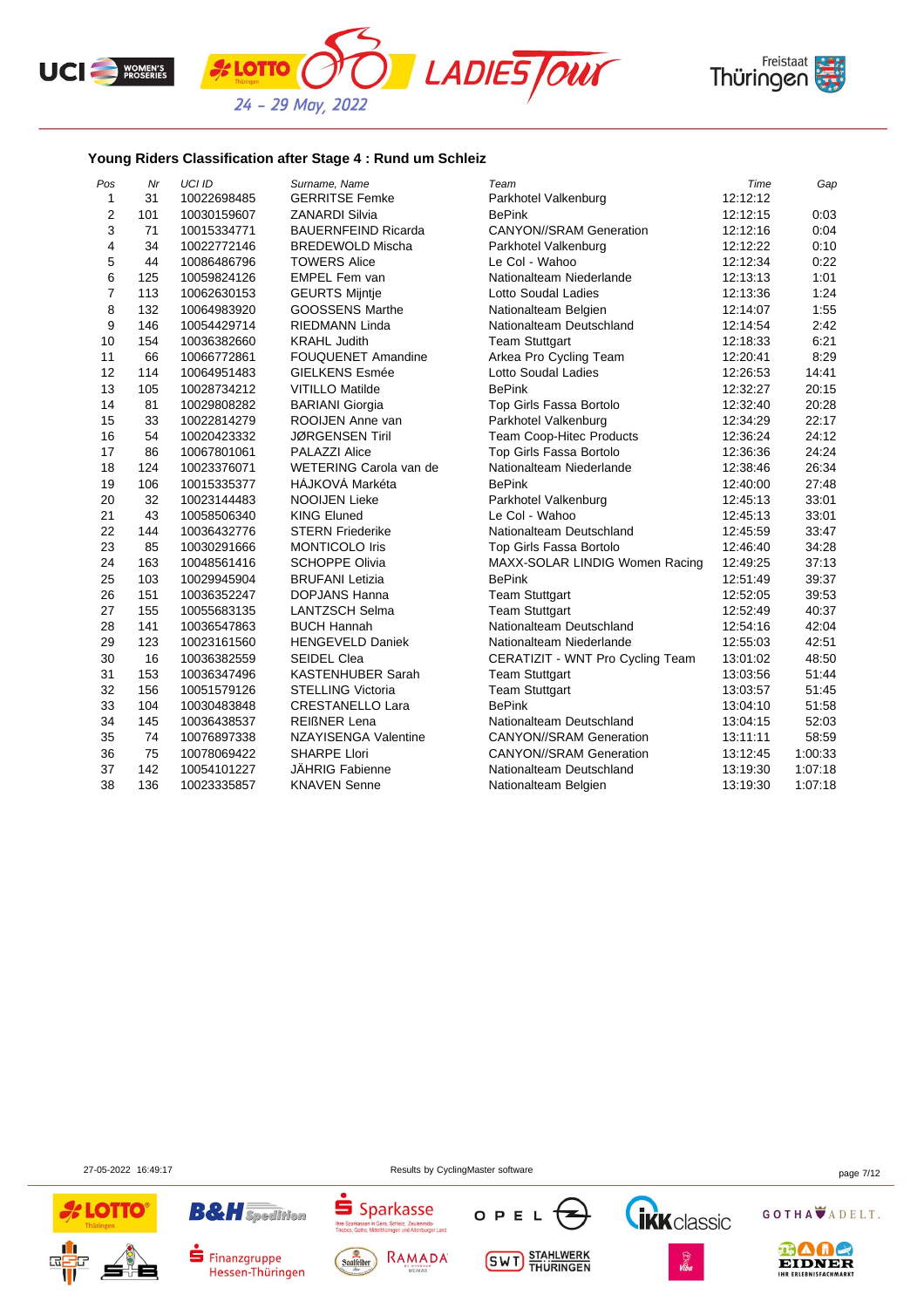





## **Sprint Classification - Stage 4 : Rund um Schleiz**

| Sprint 1        |     |             |                                  |                                  |               |         |
|-----------------|-----|-------------|----------------------------------|----------------------------------|---------------|---------|
| Pos             | Nr  | UCI ID      | Surname, Name                    | Team                             | <b>Points</b> | Seconds |
|                 | 36  | 10016031858 | <b>MARKUS Femke</b>              | Parkhotel Valkenburg             | 3             | 3       |
| 2               | 31  | 10022698485 | <b>GERRITSE Femke</b>            | Parkhotel Valkenburg             | 2             | 2       |
| 3               | 101 | 10030159607 | <b>ZANARDI Silvia</b>            | <b>BePink</b>                    |               |         |
| <b>Sprint 2</b> |     |             |                                  |                                  |               |         |
| Pos             | Nr  | UCI ID      | Surname, Name                    | Team                             | Points        | Seconds |
|                 | 21  | 10003293940 | <b>CANT Sanne</b>                | Plantur-PURA                     | 3             | 3       |
| 2               | 36  | 10016031858 | <b>MARKUS Femke</b>              | Parkhotel Valkenburg             | 2             | 2       |
| 3               | 13  | 10007278822 | <b>CONFALONIERI Maria Giulia</b> | CERATIZIT - WNT Pro Cycling Team |               |         |
| <b>Finish</b>   |     |             |                                  |                                  |               |         |
| Pos             | Nr  | UCI ID      | Surname, Name                    | Team                             | Points        |         |
|                 | 2   | 10009115253 | <b>MANLY Alexandra</b>           | Team BIKE EXCHANGE - Jayco       | 5             |         |
| 2               | 71  | 10015334771 | <b>BAUERNFEIND Ricarda</b>       | <b>CANYON//SRAM Generation</b>   | 4             |         |
| 3               | 14  | 10009639962 | <b>LACH Marta</b>                | CERATIZIT - WNT Pro Cycling Team | 3             |         |
| 4               | 31  | 10022698485 | <b>GERRITSE Femke</b>            | Parkhotel Valkenburg             | 2             |         |
| 5               | 21  | 10003293940 | <b>CANT Sanne</b>                | Plantur-PURA                     |               |         |

# **Sprint Classification after Stage 4 : Rund um Schleiz**

| Pos | Nr  | Name                             | Team       |   | 2 | 3 | 4 | Total |
|-----|-----|----------------------------------|------------|---|---|---|---|-------|
|     | 2   | <b>MANLY Alexandra</b>           | <b>BEX</b> | 8 | 3 | 8 | 5 | 24    |
| 2   | 36  | <b>MARKUS Femke</b>              | <b>PHV</b> | 4 | 3 | 9 | 5 | 21    |
| 3   | 1   | ROSEMAN-GANNON Ruby              | <b>BEX</b> | 4 | 2 | 4 |   | 10    |
| 4   | 14  | <b>LACH Marta</b>                | WNT        |   |   | 4 | 3 | 8     |
| 5   | 31  | <b>GERRITSE Femke</b>            | <b>PHV</b> |   |   | 3 | 4 |       |
| 6   | 13  | <b>CONFALONIERI Maria Giulia</b> | WNT        | 2 | 4 |   |   |       |
|     | 101 | <b>ZANARDI Silvia</b>            | <b>BPK</b> | 3 |   | 2 |   | 6     |
| 8   | 71  | <b>BAUERNFEIND Ricarda</b>       | <b>CSG</b> |   |   | 2 | 4 | 6     |
| 9   | 3   | <b>BAKER Georgia</b>             | <b>BEX</b> |   | 5 |   |   | 5     |
| 10  | 21  | <b>CANT Sanne</b>                | <b>PLP</b> |   |   |   | 4 | 4     |
| 11  | 26  | VELDE Julie van de               | <b>PLP</b> |   | 3 |   |   | 3     |
| 12  | 161 | FOX Katharina                    | <b>MSL</b> |   | 3 |   |   | 3     |
| 13  | 42  | <b>HOLDEN Elizabeth</b>          | LEW        | 2 |   |   |   | 3     |
| 14  | 34  | <b>BREDEWOLD Mischa</b>          | <b>PHV</b> | 2 |   |   |   | 2     |
| 15  | 52  | GÅSKJENN Ingvild                 | <b>HPU</b> |   |   |   |   | 2     |
| 16  | 73  | ESPINOLA SALINAS Agua Marina     | <b>CSG</b> |   | 2 |   |   | 2     |
| 17  | 81  | <b>BARIANI</b> Giorgia           | TOP        |   |   |   |   |       |

**B&H** Spedition

Finanzgruppe

Hessen-Thüringen

27-05-2022 16:49:17 Results by CyclingMaster software page 8/12

OPEL

**SWT** STAHLWERK



 $S<sub>parkasse</sub>$ 

**Thre Sp**<br>Trinhas

Saalfelder

sen in Gera, Schleiz, Zeulenroda-<br>a, Mittelthüringen und Altenburger Land

RAMADA

GOTHA ADELT.

**Tikk** classic

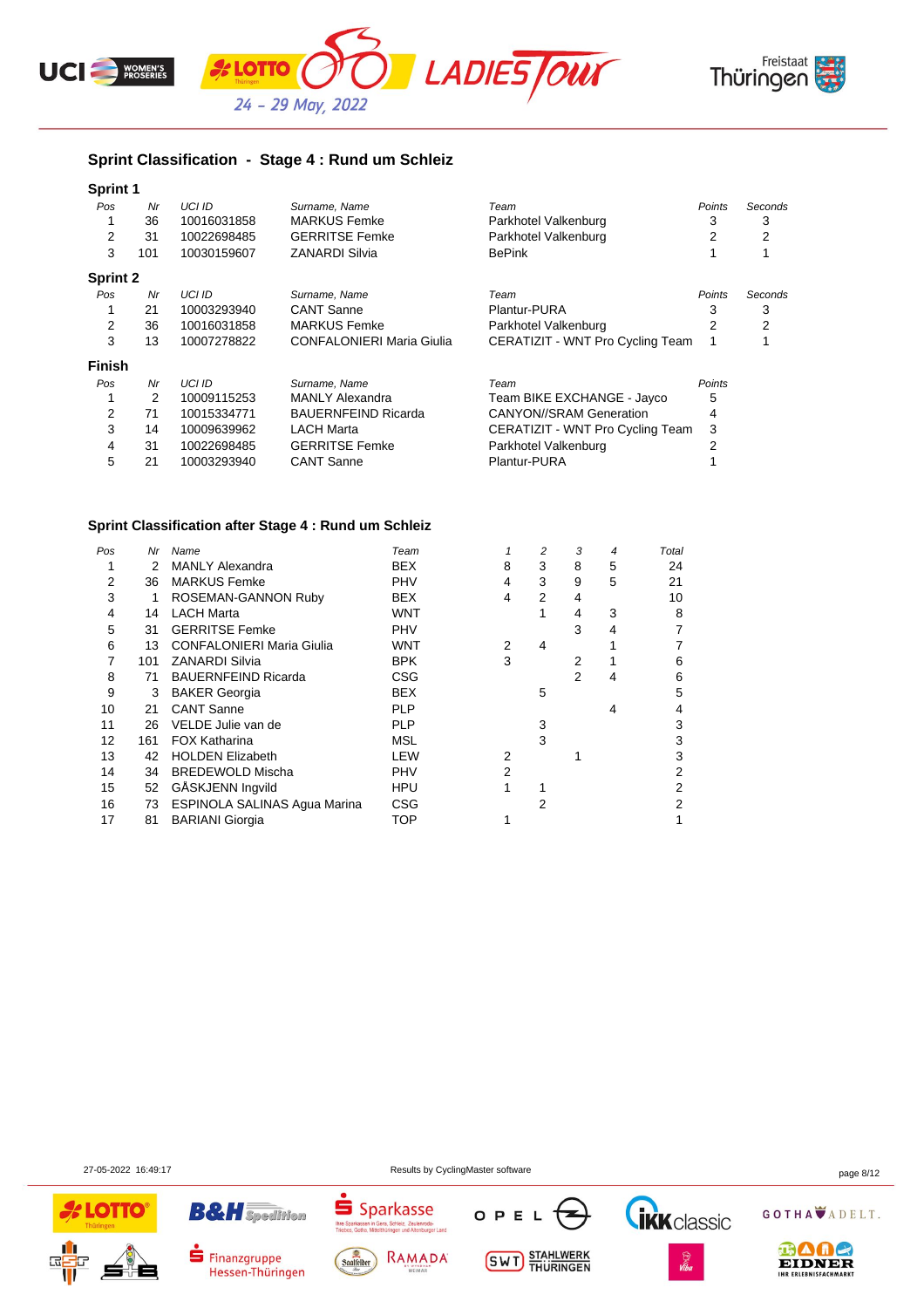



## **Mountain Classification - Stage 4 : Rund um Schleiz**

#### **Leutenberg (Cat 2)**

| Pos | Nr                 | UCI ID        | Surname, Name              | Team                           | Points |
|-----|--------------------|---------------|----------------------------|--------------------------------|--------|
| 1   | 24                 | 10109439222   | <b>GHEKIERE Justine</b>    | Plantur-PURA                   | 5      |
| 2   | 71                 | 10015334771   | <b>BAUERNFEIND Ricarda</b> | <b>CANYON//SRAM Generation</b> | 3      |
| 3   | 26                 | 10016491596   | VELDE Julie van de         | Plantur-PURA                   | 2      |
|     | Fährklippe (Cat 2) |               |                            |                                |        |
| Pos | Nr                 | <b>UCI ID</b> | Surname, Name              | Team                           | Points |
| 1   | 24                 | 10109439222   | <b>GHEKIERE Justine</b>    | Plantur-PURA                   | 5      |
| 2   | 2                  | 10009115253   | <b>MANLY Alexandra</b>     | Team BIKE EXCHANGE - Jayco     | 3      |
| 3   |                    | 10011138311   | ROSEMAN-GANNON Ruby        | Team BIKE EXCHANGE - Jayco     | 2      |

#### **Mountain Classification after Stage 4 : Rund um Schleiz**

| Pos | Nr  | UCI ID      | Surname, Name                                        | Team                           | <b>Points</b> |
|-----|-----|-------------|------------------------------------------------------|--------------------------------|---------------|
|     | 24  | 10109439222 | <b>GHEKIERE Justine</b>                              | Plantur-PURA                   | 40            |
| 2   | 84  | 10014963040 | SILVESTRI Debora                                     | Top Girls Fassa Bortolo        | 17            |
| 3   | 26  | 10016491596 | VELDE Julie van de                                   | Plantur-PURA                   | 7             |
| 4   | 46  | 10123257476 | AGT Eva van                                          | Le Col - Wahoo                 | 7             |
| 5   | 161 | 10092556168 | <b>FOX Katharina</b>                                 | MAXX-SOLAR LINDIG Women Racing | 5             |
| 6   | 2   | 10009115253 | <b>MANLY Alexandra</b>                               | Team BIKE EXCHANGE - Jayco     | 5             |
|     | 71  | 10015334771 | <b>BAUERNFEIND Ricarda</b>                           | <b>CANYON//SRAM Generation</b> | 5             |
| 8   | 83  | 10014963848 | <b>MARTURANO Greta</b>                               | Top Girls Fassa Bortolo        | 3             |
| 9   | 73  | 10009859325 | ESPINOLA SALINAS Agua Marina CANYON//SRAM Generation |                                | 3             |
| 10  | 34  | 10022772146 | <b>BREDEWOLD Mischa</b>                              | Parkhotel Valkenburg           | 2             |
| 11  |     | 10011138311 | ROSEMAN-GANNON Ruby                                  | Team BIKE EXCHANGE - Jayco     | 2             |
| 12  | 92  | 10014838051 | <b>BARROW Justine</b>                                | Roxsolt Liv Sram               | 2             |
| 13  | 64  | 10014322739 | <b>COSTON Morgane</b>                                | Arkea Pro Cycling Team         | 2             |

27-05-2022 16:49:17 Results by CyclingMaster software page 9/12

OPE

**SWT** STAHLWERK



CHINCODOL<br>Bera, Schleiz, Zeulenroda-<br>althüringen und Altenburger Land

RAMADA

Sparkasse

ś

Saalfelder

**B&H** Spedition

Finanzgruppe

Hessen-Thüringen

GOTHA ADELT.

**IKK** classic

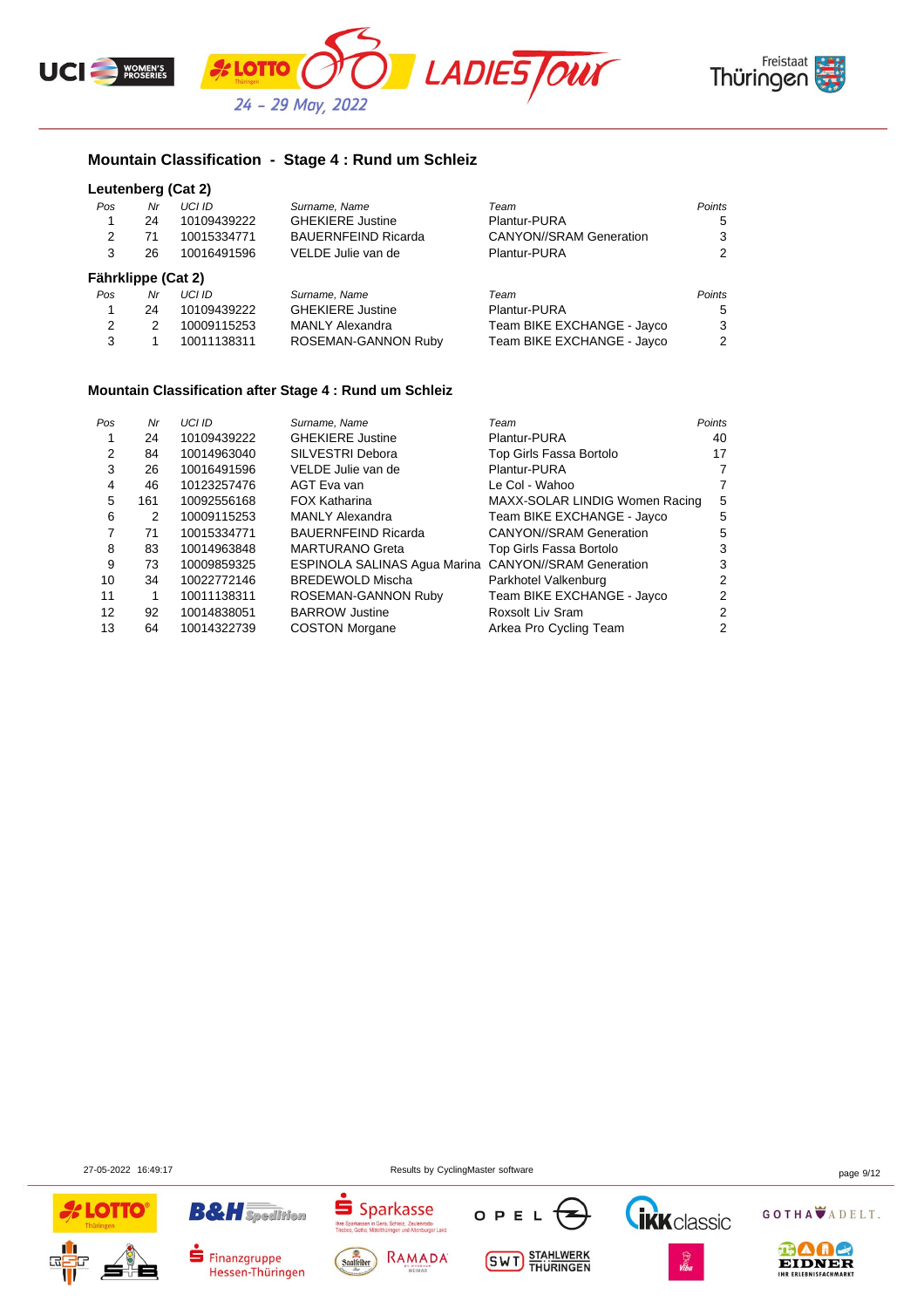





#### **Team Classification Stage 4 : Rund um Schleiz**

| Pos | Team                             |            | Time     | Gap     |
|-----|----------------------------------|------------|----------|---------|
| 1   | Parkhotel Valkenburg             | <b>PHV</b> | 10:32:53 |         |
| 2   | Plantur-PURA                     | <b>PLP</b> | 10:32:53 |         |
| 3   | Arkea Pro Cycling Team           | ARK        | 10:32:55 | 0:02    |
| 4   | Team BIKE EXCHANGE - Jayco       | <b>BEX</b> | 10:33:31 | 0:38    |
| 5   | CERATIZIT - WNT Pro Cycling Team | WNT        | 10:33:35 | 0:42    |
| 6   | Nationalteam Niederlande         | NED        | 10:36:50 | 3:57    |
| 7   | Le Col - Wahoo                   | LEW        | 10:38:04 | 5:11    |
| 8   | <b>Roxsolt Liv Sram</b>          | <b>RXS</b> | 10:45:23 | 12:30   |
| 9   | <b>CANYON//SRAM Generation</b>   | <b>CSG</b> | 10:50:00 | 17:07   |
| 10  | Nationalteam Deutschland         | <b>GER</b> | 10:50:17 | 17:24   |
| 11  | Lotto Soudal Ladies              | <b>LSL</b> | 10:50:41 | 17:48   |
| 12  | Top Girls Fassa Bortolo          | <b>TOP</b> | 10:57:13 | 24:20   |
| 13  | <b>BePink</b>                    | <b>BPK</b> | 11:10:52 | 37:59   |
| 14  | Nationalteam Belgien             | <b>BEL</b> | 11:12:18 | 39.25   |
| 15  | <b>Team Stuttgart</b>            | TST        | 11:13:34 | 40:41   |
| 16  | <b>Team Coop-Hitec Products</b>  | HPU        | 11:13:50 | 40:57   |
| 17  | MAXX-SOLAR LINDIG Women Racing   | MSL        | 11:42:12 | 1:09:19 |

#### **General Team Classification after Stage 4 : Rund um Schleiz**

| Pos               | Team                             |            | Time     | Gap     |
|-------------------|----------------------------------|------------|----------|---------|
|                   | Plantur-PURA                     | <b>PLP</b> | 36:37:25 |         |
| 2                 | Parkhotel Valkenburg             | <b>PHV</b> | 36:37:26 | 0:01    |
| 3                 | Team BIKE EXCHANGE - Jayco       | <b>BEX</b> | 36:38:07 | 0:42    |
| 4                 | Arkea Pro Cycling Team           | ARK        | 36:38:28 | 1:03    |
| 5                 | Nationalteam Niederlande         | <b>NED</b> | 36:41:52 | 4:27    |
| 6                 | Le Col - Wahoo                   | LEW        | 36.42.29 | 5:04    |
| 7                 | CERATIZIT - WNT Pro Cycling Team | WNT        | 36:42:40 | 5:15    |
| 8                 | Lotto Soudal Ladies              | LSL        | 37:04:53 | 27:28   |
| 9                 | Top Girls Fassa Bortolo          | <b>TOP</b> | 37:07:09 | 29:44   |
| 10                | Roxsolt Liv Sram                 | <b>RXS</b> | 37:09:52 | 32:27   |
| 11                | Nationalteam Deutschland         | <b>GER</b> | 37:13:44 | 36:19   |
| $12 \overline{ }$ | <b>BePink</b>                    | <b>BPK</b> | 37:24:31 | 47:06   |
| 13                | Nationalteam Belgien             | <b>BEL</b> | 37:25:55 | 48:30   |
| 14                | <b>CANYON//SRAM Generation</b>   | <b>CSG</b> | 37:30:16 | 52:51   |
| 15                | Team Coop-Hitec Products         | <b>HPU</b> | 37:39:58 | 1:02:33 |
| 16                | <b>Team Stuttgart</b>            | TST        | 38:03:21 | 1.25:56 |
| 17                | MAXX-SOLAR LINDIG Women Racing   | MSL        | 38:20:13 | 1:42:48 |

27-05-2022 16:49:17 Results by CyclingMaster software page 10/12





Hessen-Thüringen





**SWT** STAHLWERK





GOTHA ADELT.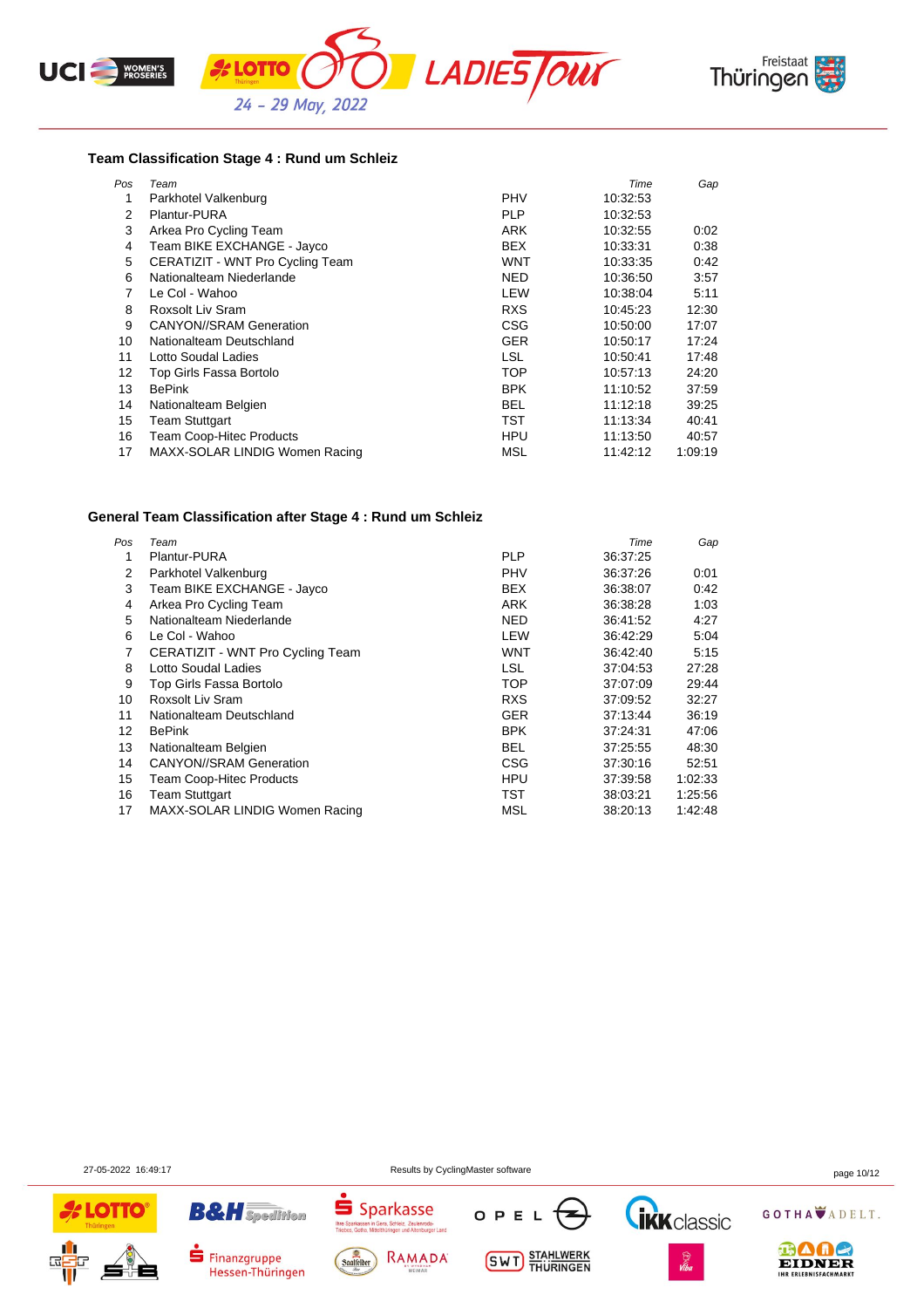



## **Order of Team Cars - Stage 5 : Rund um Gotha**

| Order | teamNr            | Team                             | Abr        | Nation     |
|-------|-------------------|----------------------------------|------------|------------|
| 1     | 1                 | Team BIKE EXCHANGE - Jayco       | <b>BEX</b> | <b>AUS</b> |
| 2     | 2                 | CERATIZIT - WNT Pro Cycling Team | WNT        | <b>GER</b> |
| 3     | 4                 | Parkhotel Valkenburg             | <b>PHV</b> | <b>NED</b> |
| 4     | 11                | <b>BePink</b>                    | <b>BPK</b> | ITA.       |
| 5     | 8                 | <b>CANYON//SRAM Generation</b>   | CSG        | <b>GER</b> |
| 6     | 3                 | Plantur-PURA                     | <b>PLP</b> | BEL.       |
| 7     | 5                 | Le Col - Wahoo                   | LEW        | <b>GBR</b> |
| 8     | 9                 | Top Girls Fassa Bortolo          | <b>TOP</b> | <b>ITA</b> |
| 9     | 10                | Roxsolt Liv Sram                 | <b>RXS</b> | <b>AUS</b> |
| 10    | 7                 | Arkea Pro Cycling Team           | <b>ARK</b> | <b>FRA</b> |
| 11    | 13                | Nationalteam Niederlande         | <b>NED</b> | <b>NED</b> |
| 12    | 15                | Nationalteam Deutschland         | <b>GER</b> | <b>GER</b> |
| 13    | $12 \overline{ }$ | Lotto Soudal Ladies              | <b>LSL</b> | <b>BEL</b> |
| 14    | 14                | Nationalteam Belgien             | BEL        | <b>BEL</b> |
| 15    | 6                 | Team Coop-Hitec Products         | <b>HPU</b> | <b>NOR</b> |
| 16    | 16                | <b>Team Stuttgart</b>            | TST        | <b>GER</b> |
| 17    | 17                | MAXX-SOLAR LINDIG Women Racing   | MSL        | <b>GER</b> |

27-05-2022 16:49:17 Results by CyclingMaster software page 11/12







**Thre Spa**<br>Triphae

Sparkasse



**SWT** STAHLWERK





GOTHA ADELT.